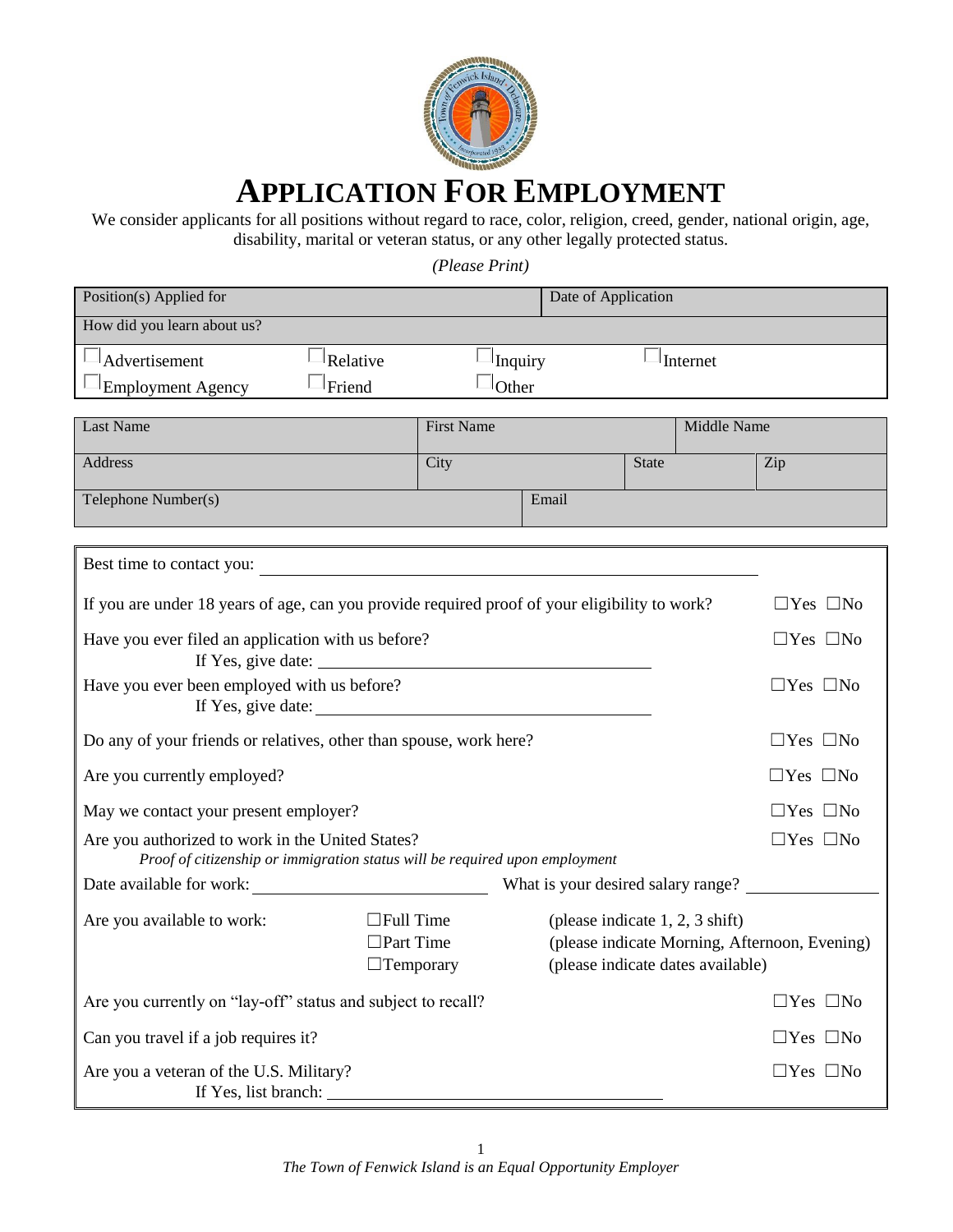#### **EMPLOYMENT EXPERIENCE**

Start with your present or last job. Include any job-related military service assignments and volunteer activities.

| 1. | <b>Employer Name and Address</b> | <b>Work Performed</b>        |
|----|----------------------------------|------------------------------|
|    |                                  |                              |
|    |                                  |                              |
|    |                                  |                              |
|    | Telephone Number(s)              | Dates Employed<br>From<br>To |
|    | Job Title                        | Supervisor                   |
|    | Reason for Leaving               |                              |

| 2. | <b>Employer Name and Address</b> | Work Performed               |
|----|----------------------------------|------------------------------|
|    |                                  |                              |
|    |                                  |                              |
|    |                                  |                              |
|    | Telephone Number(s)              | Dates Employed<br>From<br>To |
|    | Job Title                        | Supervisor                   |
|    | Reason for Leaving               |                              |

| 3. | <b>Employer Name and Address</b> | Work Performed              |
|----|----------------------------------|-----------------------------|
|    |                                  |                             |
|    |                                  |                             |
|    |                                  |                             |
|    |                                  |                             |
|    | Telephone Number(s)              | Dates Employed<br>$From$ To |
|    | Job Title                        | Supervisor                  |
|    | Reason for Leaving               |                             |

| 4. | <b>Employer Name and Address</b> | Work Performed                                    |
|----|----------------------------------|---------------------------------------------------|
|    |                                  |                                                   |
|    |                                  |                                                   |
|    |                                  |                                                   |
|    | Telephone Number(s)              | Dates Employed<br>$From \_$<br>$To$ <sub>——</sub> |
|    | Job Title                        | Supervisor                                        |
|    | Reason for Leaving               |                                                   |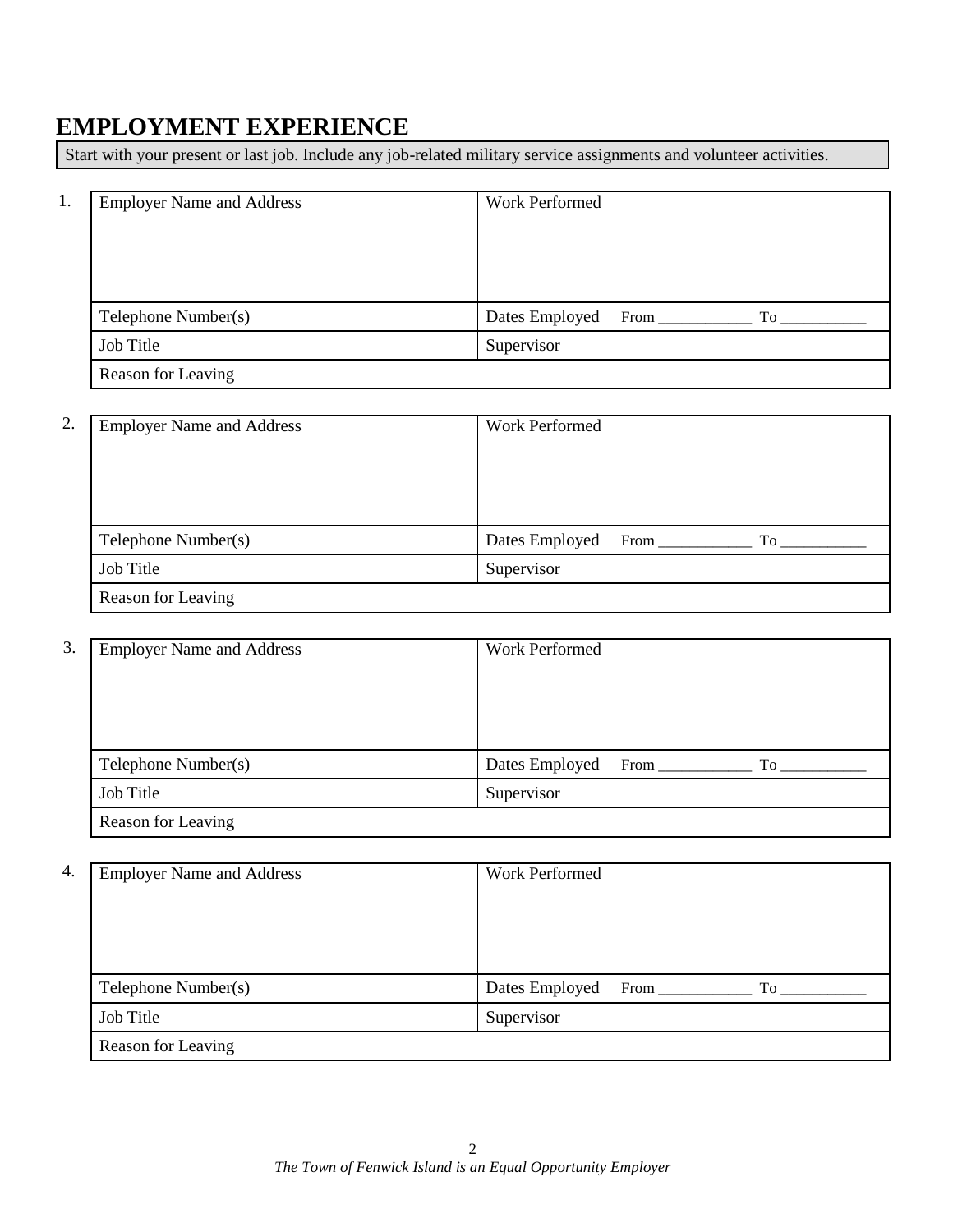## **EDUCATION**

|                 | Name & Address of School | Course of Study | Years<br>Completed | Diploma/Degree |
|-----------------|--------------------------|-----------------|--------------------|----------------|
| High School     |                          |                 |                    |                |
| College         |                          |                 |                    |                |
| Other (Specify) |                          |                 |                    |                |

Describe any specialized training, apprenticeship, skills and extra-curricular activities:

#### **ADDITIONAL INFORMATION**

List professional, trade, business or civic activities and offices held:

Other Qualifications – *Summarize special job-related skills acquired from employment or other experience and any additional information you may feel helpful to us in considering your application*: